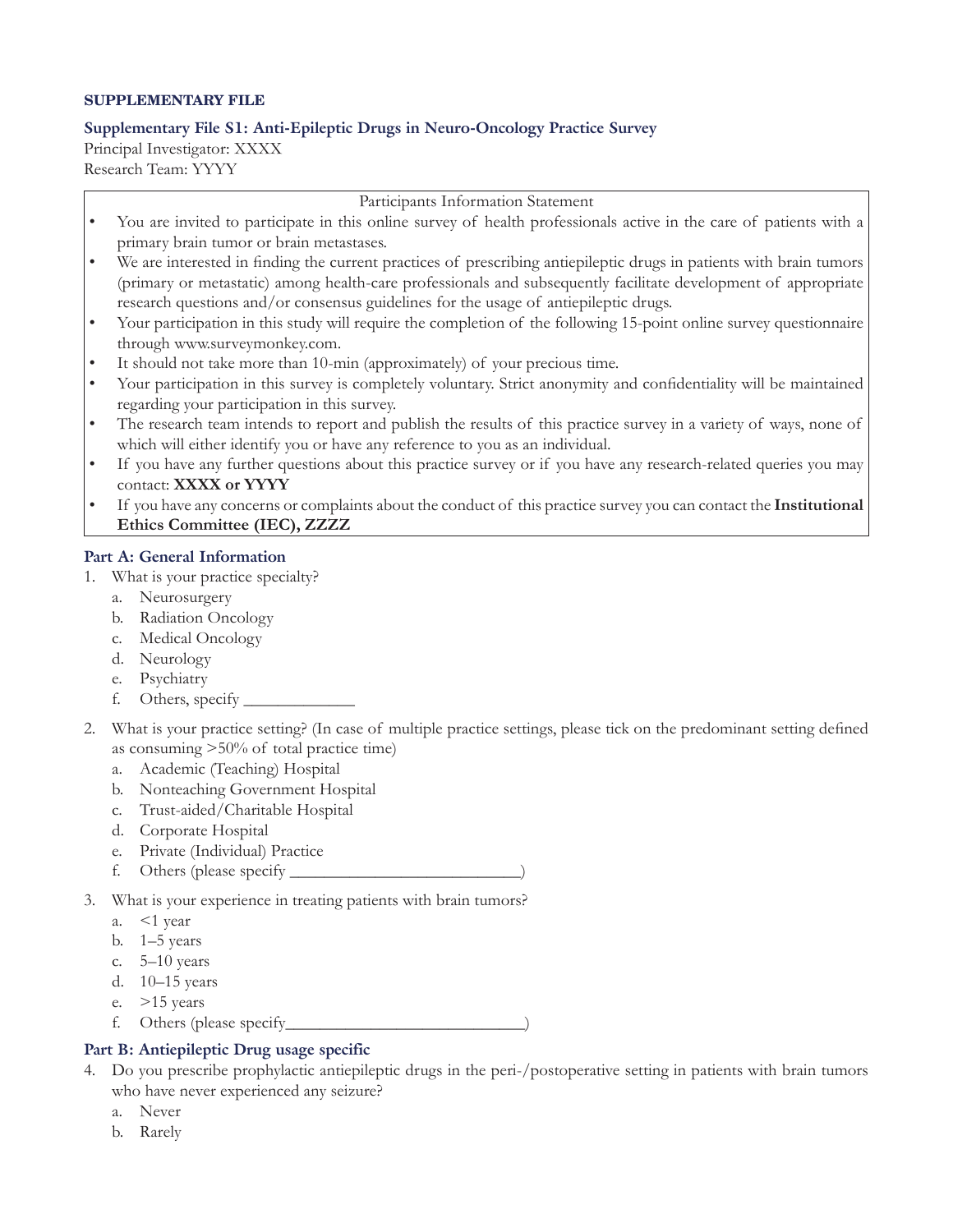- c. Mostly
- d. Almost always
- e. Always
- 5. Not Applicable

How long do you give prophylactic antiepileptic drugs in the postoperative period for patients with brain tumors without any seizure? (answer to the closest duration)

- a. <7 days
- b. 1–4 weeks
- c.  $>4$  weeks but < 6 months
- d.  $\geq$ 6 months but < 2 years
- e.  $\geq$ 2 years
- f. Not Applicable
- 6. Do you prescribe antiepileptic drugs in the postoperative period for patients with brain tumors who have experienced seizures previously?
	- a. Never
	- b. Rarely
	- c. Mostly
	- d. Almost always
	- e. Always
- 7. Not Applicable

How long do you prescribe antiepileptic drugs in the postoperative period for patients with brain tumor who have experienced seizures previously? (answer to the closest duration)

- a. <4 weeks
- b. 4 weeks–6 months
- c.  $>6$  months but < 2 years
- d.  $\geq$  years
- e. 2 years from last seizure (2‑year seizure‑free interval)
- f. Life‑long
- 8. Which of the following is your first-line antiepileptic drug of choice in patients with brain tumors?
	- a. Phenytoin
	- b. Levetiracetam
	- c. Valproate
	- d. Lacosamide
	- e. Carbamazepine
	- f. Clobazam
	- g. Lamotrigine
	- h. Phenobarbitone
	- i. Others (please specify
- 9. Is your choice of antiepileptic drug influenced by the type of seizure? (generalized seizures, complex partial seizures, absence seizures, and focal seizures)
	- a. No
	- b. Rarely
	- c. Mostly
	- d. Almost always
	- e. Always
	- f. Not Applicable
- 10. Do you taper antiepileptic drugs before stopping?
	- a. Never
	- b. Rarely